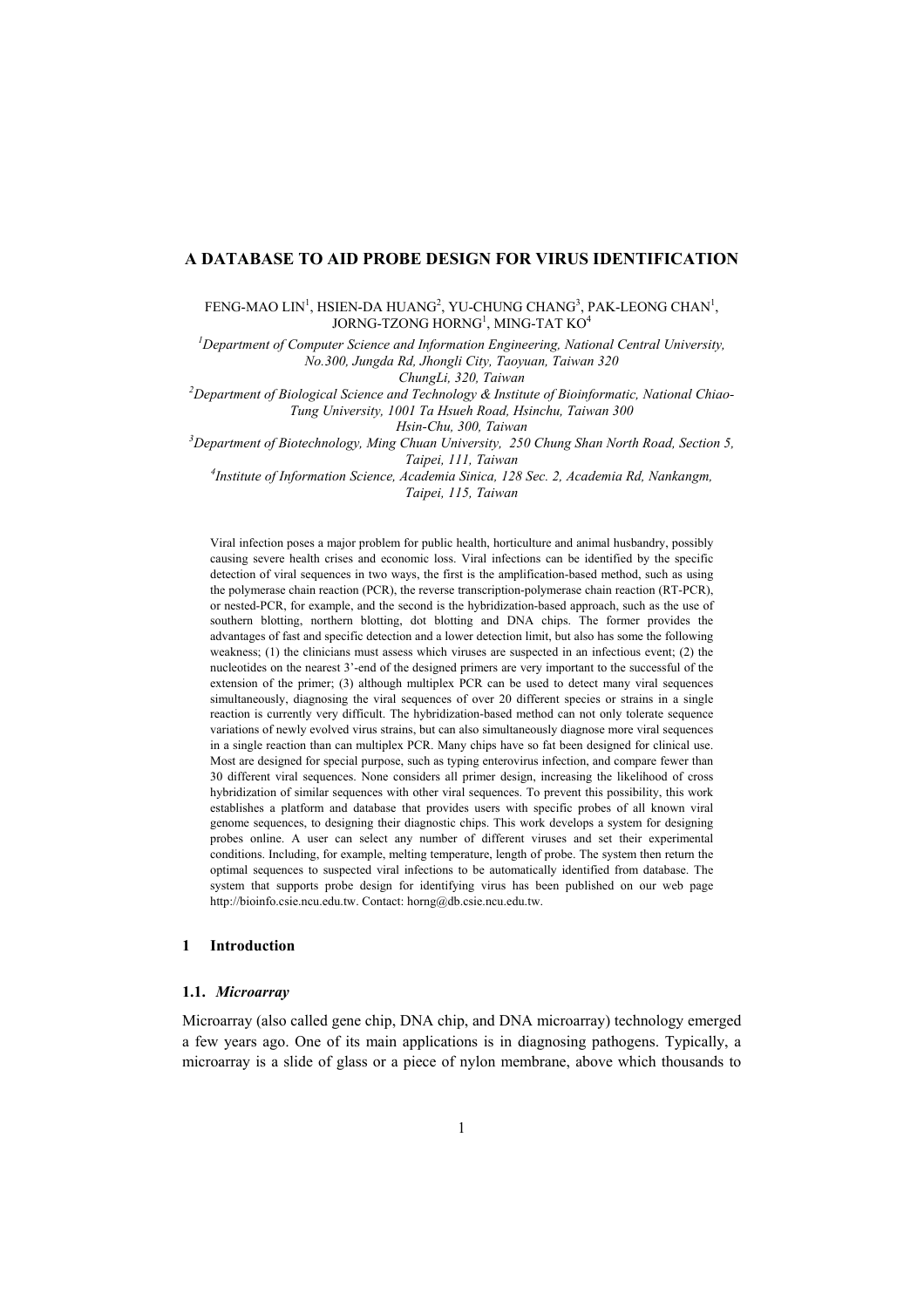tens thousands of DNA sequences can be spotted. Such spotted DNA sequences are called probes. They can be used to detect different viral infections and distinguish which serotypes or strains are simultaneously involved in a hybridization reaction.

One of the current challenges of microarray technology is the prevention of crosshybridization. If a probe is very similar to its non-target sequences, cross-hybridization may occur. An oligonucleotide probe is shorter than cDNA and can be more easily and economically prepare. An oligonucleotide can be better spotted on a microarray than can cDNA for spotting, in solving the problem of cross hybridization and identifying more viruses.

# **1.2.** *Criteria of probe design*

Probes were selected according to the criteria of specificity, melting temperature, and sensitivity. The following three main factors that influence virus probe selection are considered. The melting temperature or free energy of the oligonucleotide probe. The length of contiguous identity with any other non-target sequences in the oligonucleotide probe. The identity between each pair of the probe and the non-target sequence.

All probes must be treated under the same hybridization conditions. Temperature is one of the most important factors. The melting temperature  $T_m$  can be obtained using the nearest neighbor model [1].

The second factor that influences oligonucleotide probe design is the length of contiguous identity of probe with any other sequence therein the oligonucleotide probe. One report of the sensitivity and specificity of a 50mer oligonucleotide microarrays [2] suggested that all probes with a 75% overall sequence identity with their non-target sequences and contiguous complementary base pairs with a length of under 14 are sufficiently specific to be selected.

The third factor that affects probe design is the identity between each probe and its non-target sequence. Although contiguous identity with other sequences is the primary factor that causes cross-hybridization [2], a probe with a high identity with other nontarget sequences always definitely causes cross-hybridization. Some tools, such as OligoArray [3], and OligoPicker [4] use the BLAST to find out the probes whose identities with their non-target sequences are high.

# **1.3.** *Optimal probe for microarray*

Viral sequence must have at least one identifying probe and each probe must hybridize only a single sequence. The optimal probes should be those that hybridize with their target viral sequences perfectly, but do not hybridize effectively with their non-target sequences.

Many algorithms exist for selecting optimal probes, including a method based on the matching frequency of the sequence landscape [5], a method based on a hash table and the BLAST [4], a method based on the longest common factor between probe and nontarget sequence [6], a method based on the melting temperature of a probe [7], and a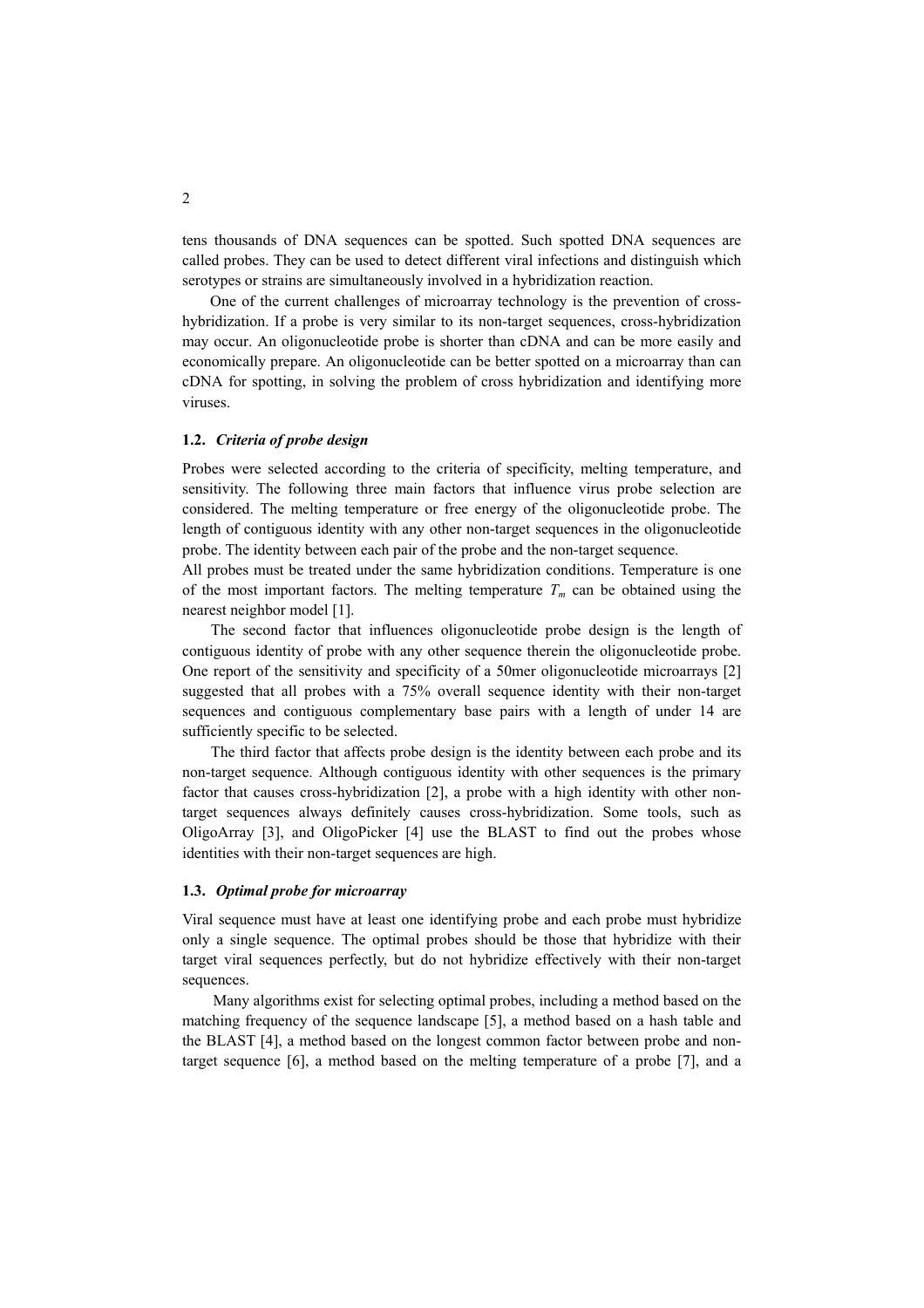method based on unique segments [8]. This study uses the longest increasing subsequence algorithm (LIS), which is faster than the alignment algorithm, to calculate the identity of each probe with its non-target sequence. The set of optimal probe can identify its target viral sequence in a reasonable time. The results section presents a detailed comparison.

Probe design is time consuming and few online systems exist. We design a database of candidate probes which contains appropriate probes and the melting temperature of the probe is also calculated. A fast algorithm for calculating identity between the probe and the non-target sequence is proposed so that the process of selection of optimal probe can be finished in a short time. The selection of optimal probe can be processed online and the cross-hybridization will not occur in our optimal probes. Therefore, user can select viral sequences arbitrarily on web and can immediately obtain optimal probe for selected virus. Many studies propose the identity of probe with non-target sequence as the point to evaluate the degree of cross-hybridization. We also apply the alignment of probe with non-target sequence online and the result is shown as graphic table.

#### **2 System and Methods**

### **2.1.** *Data preparation*

The proposed system uses two databases. One is of taxonomic data about viruses, taken from the universal virus database of the International Committee on the Taxonomy of Virus (ICTVDB) [9]. Another is the viral sequence from NCBI GenBank database. We use a data retrieval tool IntKey downloaded from ICTVDB to retrieval virus taxonomy data from ICTVDB. Then we download virus DNA sequences from NCBI GenBank. Virus taxonomy data and data about viral sequences are integrated in the local database, in which three tables (family, genus, species) stores taxonomic data and one table stores the DNA sequences of viruses. The sequence table contains 1,535 virus complete genomes. The sequence table provides the genomes of the viral sequences and the natural hosts of the virus.

# **2.2.** *Generating probe candidates*

A viral sequence is divided into many fragments by sliding a window in steps of five nucleotides. The size of the window is from 20 to 60 nucleotides. Sequence fragments are stored in the local database, if and only if the sequence fragment satisfies all the following criteria [5]. The number of occurrences of any single base (As, Cs, Ts or Gs) does not exceed half of the length of the fragment. The length of any section of contiguous As, Cs, Ts or Gs does not exceed a quarter of the length of the fragment. The GC-content of the sequence fragment ranges from 40% to 60%. The sequence fragments is not at all self-complementary.

The database includes about ten million probe candidates. The melting temperature of each probe is calculated by MELTING [10]. A user selects a set of viral sequences and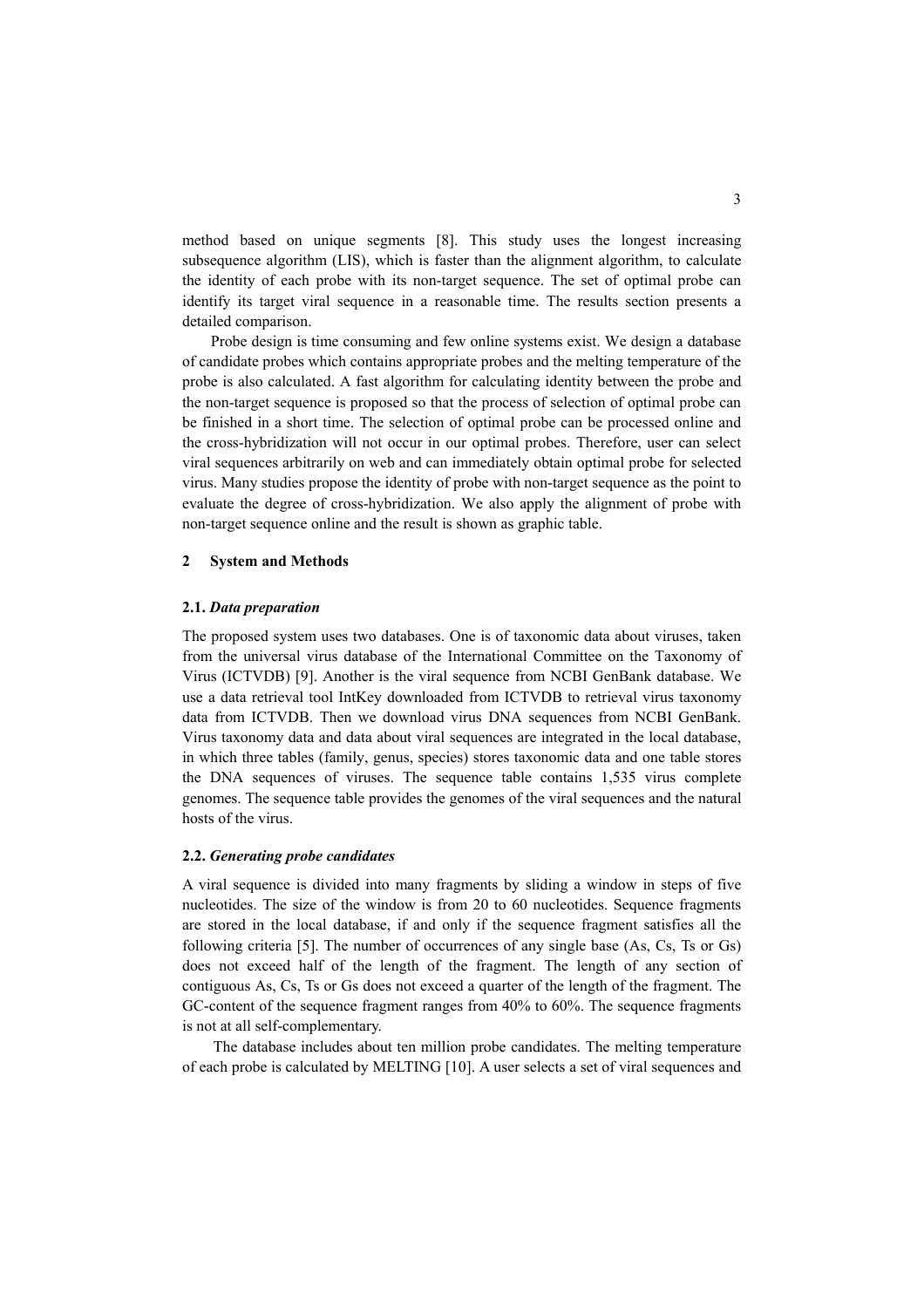inputs the length and the experimental temperature for probe design, all the probe candidates belong to the set of viral sequences and satisfy the conditions are selected from the probe candidate database.

#### **2.3.** *System flow*

The system has four main phases.

*Data preparation:* Viral sequences and viral taxonomies are downloaded from the GenBank (NCBI) and ICTVDB, respectively.

*Generating candidate probes:* Viral sequences are divided into fragments by sliding a window five nucleotides at a time. The fragments are preselected by the probe filter [5] and inserted into the database of candidate probes. Then, the melting temperatures of all candidate probes are calculated using MELTING [10].

*Selecting the optimal probe:* After a user has selected the target sequences for designing the viral probe, all of the candidate probes are selected according to the input parameters (melting temperature, range of melting temperature and length of probe). The optimal probes are those that are not very similar to their non-target sequences. The longest increasing subsequence algorithm is used to find out the optimal probe.

*Verification optimal probe:* As the optimal probes are selected by using the LIS algorithm, the optimal probes are verified by two processes. One is the alignment of probe to the other probes. This process makes sure that the optimal probes will not match the same region of the target sequence. The other is the alignment of each probe to its non-target sequences. If the alignment score is high, the optimal probe can be discarded.

# **3 Algorithm and Implementation**

# **3.1.** *Longest increasing subsequence algorithm*

The most time consuming part for probe design is to find out the most similar regions between probe and its non-target sequence. Many methods use alignment tool like the BLAST to calculate the identity of each probe with its non-target sequence. However the method of calculation of the identity of probe with its non-target is not efficient. We apply a fast method to calculate the identity of probe to its non-target sequence. An investigation of the alignment of the whole genomes [11] applied a suffix tree and the longest increasing subsequence algorithm to find the parts of two sequences that were most similar to each other. Recently, a fast method of alignment, based on BLAST and longest increasing subsequence algorithm (LIS) was published [12]. It used the BLAST to identify some conserved regions in the two sequences and applied LIS to combine these conserved regions. The two sequences can thus be globally aligned. Both methods efficiently determine the identity between two sequences. The LIS algorithm used in above two studies is applied herein to valuate efficiently the identity between the probe and its non-target sequence. The algorithm is very fast so that the process of calculating the identity between probe and its non-target sequence can be finished in a short time and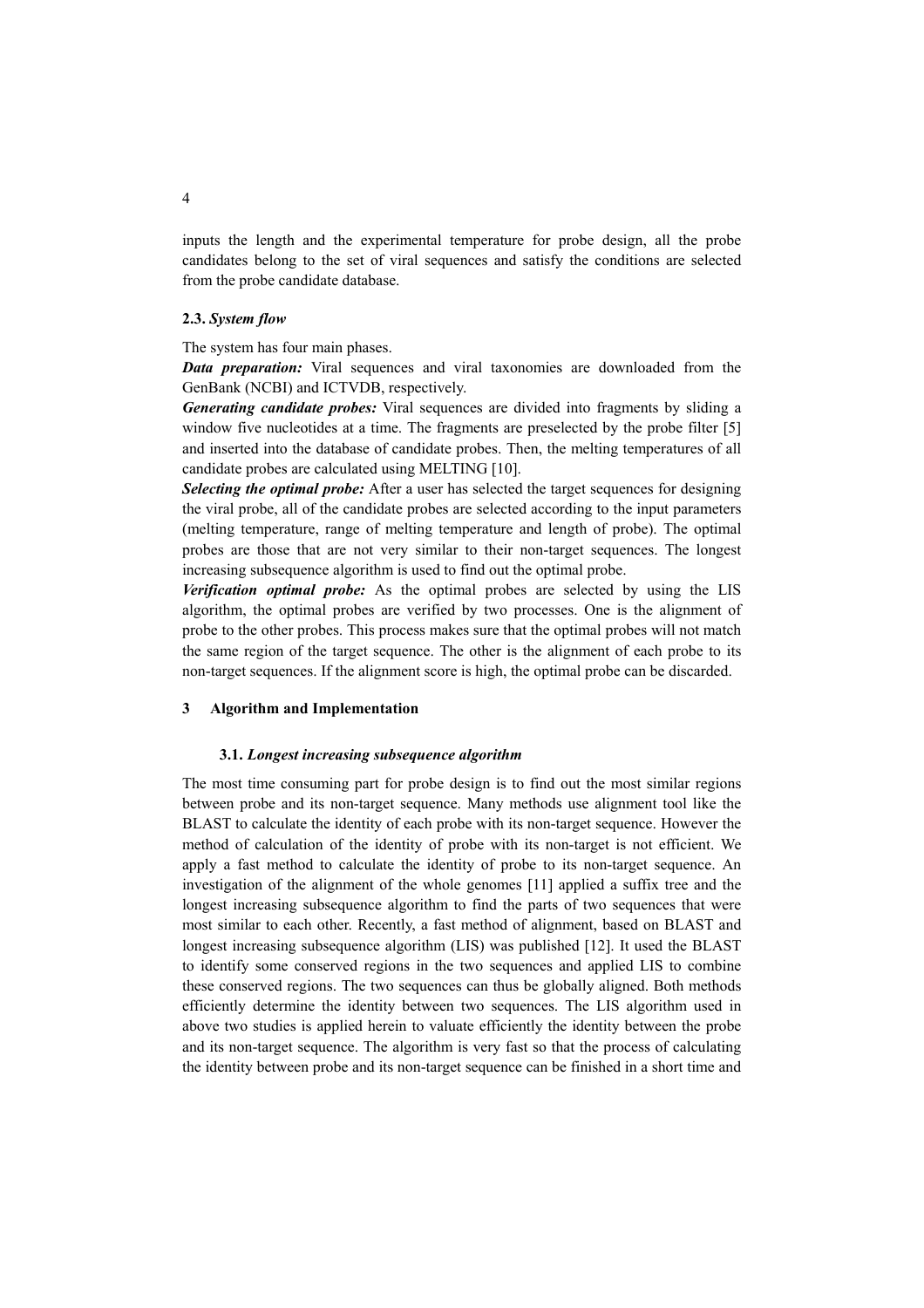the results can be published to a web page.

The algorithm for determining the longest increasing subsequence is the LIS algorithm. For example, the longest increasing subsequence of a sequence *S*=(7, 9, 1, 6, 2, 4, 8) is (1, 2, 4, 8). There are two major implementations of LIS algorithm. One is dynamic programming technique and its time complexity is  $O(n^2)$ . By using binary search, time complexity of generating LIS can be reduced to  $O(n \log n)$  [13], where *n* is the number of elements in the sequence of numbers. A program called findLIS in C programming language is implemented to identify the most similar parts of a probe and a non-target sequence, using the LIS algorithm. This program first generates a suffix array for one of the sequences selected by a user. Each probe candidate is divided into fragments called tags, by sliding the window one nucleotide at a time along the whole probe. The length of tag is set to four. If a tag matches the first four nucleotides of the suffix in the suffix array, then both the number of the tag and the number of suffix of the sequence are recorded. A long sequence of numbers is generated when all the tags compare with suffixes of the sequence. Since the suffixes of the sequence are sorted lexically, we can make use of binary search to find out the matching positions of tags of probe and suffixes of sequence. When the matching positions of tags of probe and suffixes of sequence is generated, the LIS can be found in the sequence of number generated by the matching positions of tags of probe and suffixes of sequence. The most significant region is the subsequence in which the longest increasing subsequence located and the size of the longest increasing subsequence is within the length of the probe. The regions of the sequence covered by LIS all parts that are matched by most tags of the probe. That is, the most similar region of probe to its non-target sequence is within the LIS. The LIS of each pair of the probe and the non-target sequence can be obtained by comparing the tags of a probe with the suffixes of non-target sequence. Figure 1 shows the algorithm of findLIS and [Fig. 2](#page-6-0) shows the example of using the findLIS program to identify the most similar region of the probe and the non-target sequence.

### **3.2.** *Selecting optimal probe*

LIS-Identity is defined as the number of nucleotides of a probe matches the non-target sequence in the longest increasing subsequence. The LIS-Identity can be obtained form the LIS of the number sequence generated by the program findLIS. The optimal probe is the one whose LIS-identity is low.

# **3.3.** *Verifying the selection of optimal probe*

Two processes are required to confirm the optimal probes selected by the proposed system. The first process is the alignment of any two optimal probes. If optimal probes with high identity are selected, then the probes will identify the same region of the target sequence or the neighboring regions. That is, the probes overlap in the region of the target sequence. The result of the alignment of probes reveals that probe with high identity with the other probes can be discarded, ensuring that the optimal probes will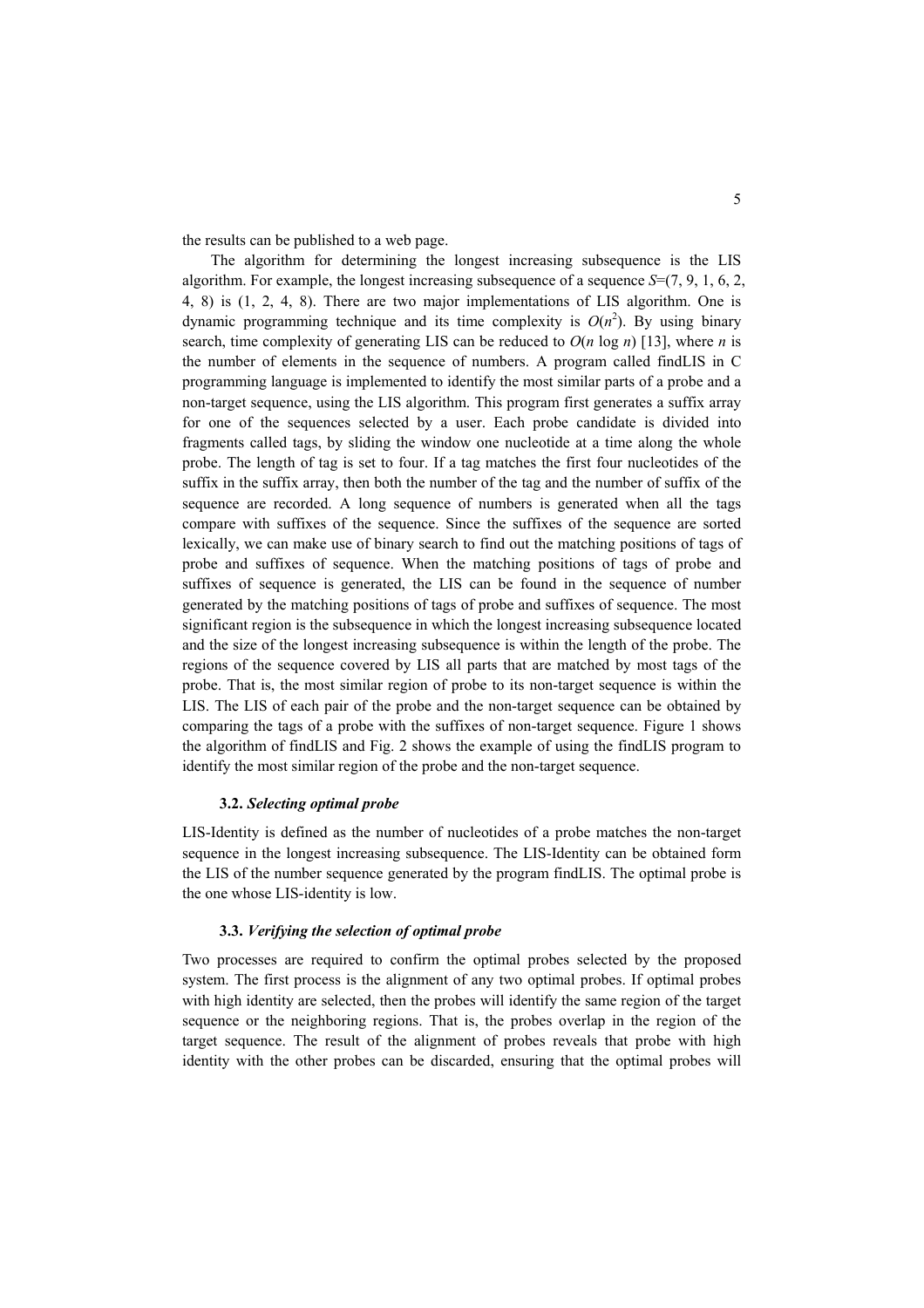base-pair with the extensible regions of the target sequence. The second process is the local alignment of the probe with its non-target sequences. The local alignment tool MATCER [14] is user to verify the quality of the optimal probes. If the identity of probe to its non-target sequences calculated by MATCHER is high, the cross hybridization will occur. If the identity of probe with its non-target sequence is high, the user can discard the probes from the result set of optimal probes. Both processes are implemented in web service so the user can verify optimal probes using the web interface.

| Input:          |                                                                                                     | File                                                       | containing | virus | sequences                                                                     | selected | by | the | user |
|-----------------|-----------------------------------------------------------------------------------------------------|------------------------------------------------------------|------------|-------|-------------------------------------------------------------------------------|----------|----|-----|------|
|                 | File containing probe candidates of sequences selected by user                                      |                                                            |            |       |                                                                               |          |    |     |      |
|                 | <b>Output:</b> File containing identity of each pair of probe to its non-target sequence            |                                                            |            |       |                                                                               |          |    |     |      |
|                 | 1. For each virus sequence of the input file                                                        |                                                            |            |       |                                                                               |          |    |     |      |
| 2.              | Generate suffix array from the sequence                                                             |                                                            |            |       |                                                                               |          |    |     |      |
| 3.              | For each probe candidate of input file                                                              |                                                            |            |       |                                                                               |          |    |     |      |
| 4.              | Divide probe to 4 nucleotides subsequence (tag) by sliding window one nucleotide a time             |                                                            |            |       |                                                                               |          |    |     |      |
| 5.              | Compare the tag with the first four nucleotides of suffixes of sequence                             |                                                            |            |       |                                                                               |          |    |     |      |
| 6.              | <b>if</b> (tag matches the suffix of the sequence)                                                  |                                                            |            |       |                                                                               |          |    |     |      |
| 7.              | Add the number of tag and the position of non-target sequence to a number sequence S from which the |                                                            |            |       |                                                                               |          |    |     |      |
|                 | maximum LIS will be generated.                                                                      |                                                            |            |       |                                                                               |          |    |     |      |
| 8.              | end if                                                                                              |                                                            |            |       |                                                                               |          |    |     |      |
| 9.              | Find the maximum LIS in each position of $S$                                                        |                                                            |            |       |                                                                               |          |    |     |      |
| 10.             | Calculate the identity of probe to its non-target sequence from the maximum LIS                     |                                                            |            |       |                                                                               |          |    |     |      |
| 11.             |                                                                                                     |                                                            |            |       | The identity of probe to its non-target sequence is the element of result set |          |    |     |      |
| 12 <sub>1</sub> | Next                                                                                                |                                                            |            |       |                                                                               |          |    |     |      |
|                 | 13. Next                                                                                            |                                                            |            |       |                                                                               |          |    |     |      |
|                 |                                                                                                     | $\Gamma_{\rm tot}$ 1. The find $\Gamma$ $\Gamma$ algorithm |            |       |                                                                               |          |    |     |      |

Fig. 1. The findLIS algorithm.

#### **4 Results**

A web interface was designed. Users may select probe sequences to identify these viruses of interest. The system takes about 180 minutes to design probes for 100 sequences including selecting candidate probes and selecting the optimal probes. Although some methods and tools exist for designing probes for microarrays, few online systems have been developed and few can allow users to select sequences dynamically across different virus genera and virus families. Table 1 compares the tools and methods for designing oligonucleotide probes.

One hundred sequences were randomly selected and the experimental melting temperature of 75oC to 78oC was used to confirm that the LIS\_Identity of a probe with its non-target sequence is directly proportional to similarity between the probe and its non-target sequence. 27,377 probe candidates with lengths of 50mer were selected. The LIS Identity of each pair of probe and its non-target sequences were calculated by the program findLIS. The Correlation between LIS-Identity and identity are shown in Fig. 3. Fig. 3 compares the identity between the probe and its non-target sequence with the average LIS\_Identity that is obtained by the program findLIS. When the identity of probe with its non-target sequence is large, the average LIS Identity of probe with its nontarget sequence is also large. It is obvious when the identity of probe to its non-target sequence over 70%. A threshold sequence similarity of approximately 70% sequence can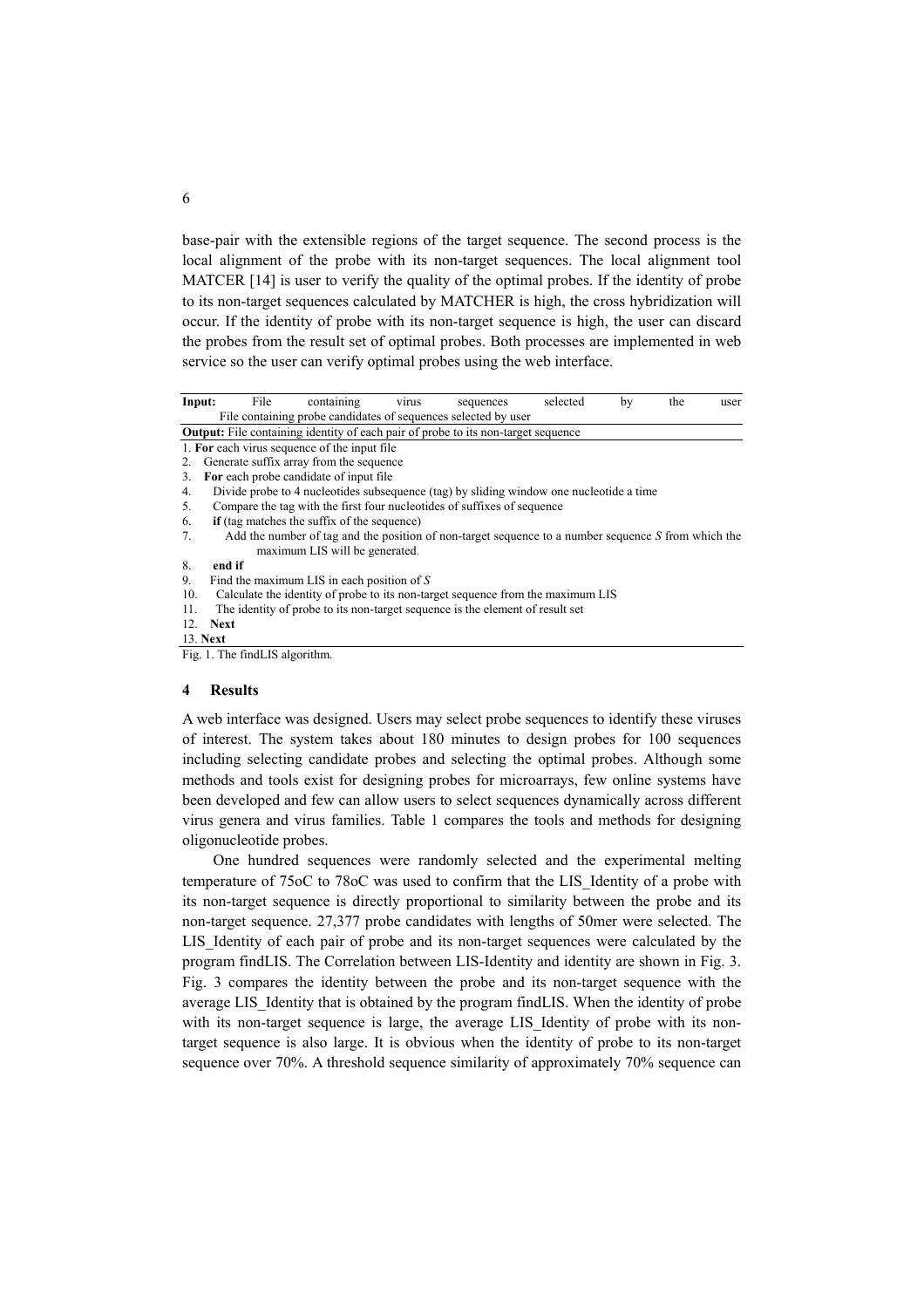be considered as the threshold for cross-hybridization [2]. According to Fig. 3, the average LIS Identity that corresponds to a 70% similarity between the probe and its nontarget sequence is about 25mer (indicating a match to the non-target sequence over 25mer).



<span id="page-6-0"></span>Fig. 2**.** Example of using findLIS program to determine region of greatest similarity between probe and the nontarget sequence.

In [Fig. 3,](#page-8-0) we compare the similarity of the probe to its non-target sequence with the average LIS\_Identity that is counted by our program findLIS. When the similarity of probe to its non-target sequence is large the average LIS\_Identity of probe to its nontarget sequence is large also. It is obviously agrees when the similarity of probe to its non-target sequence over 70%. A threshold of around 70% sequence similarity can be considered as cross-hybridization [2]. According to [Fig. 3,](#page-8-0) the average LIS\_Identity corresponding to 70% similarity of probe to its non-target sequence is about 25mer (match non-target sequence with 25mer).

## **5 Discussion and Implementation**

Most methods use the BLAST program as the primary tool to avoid cross-hybridization.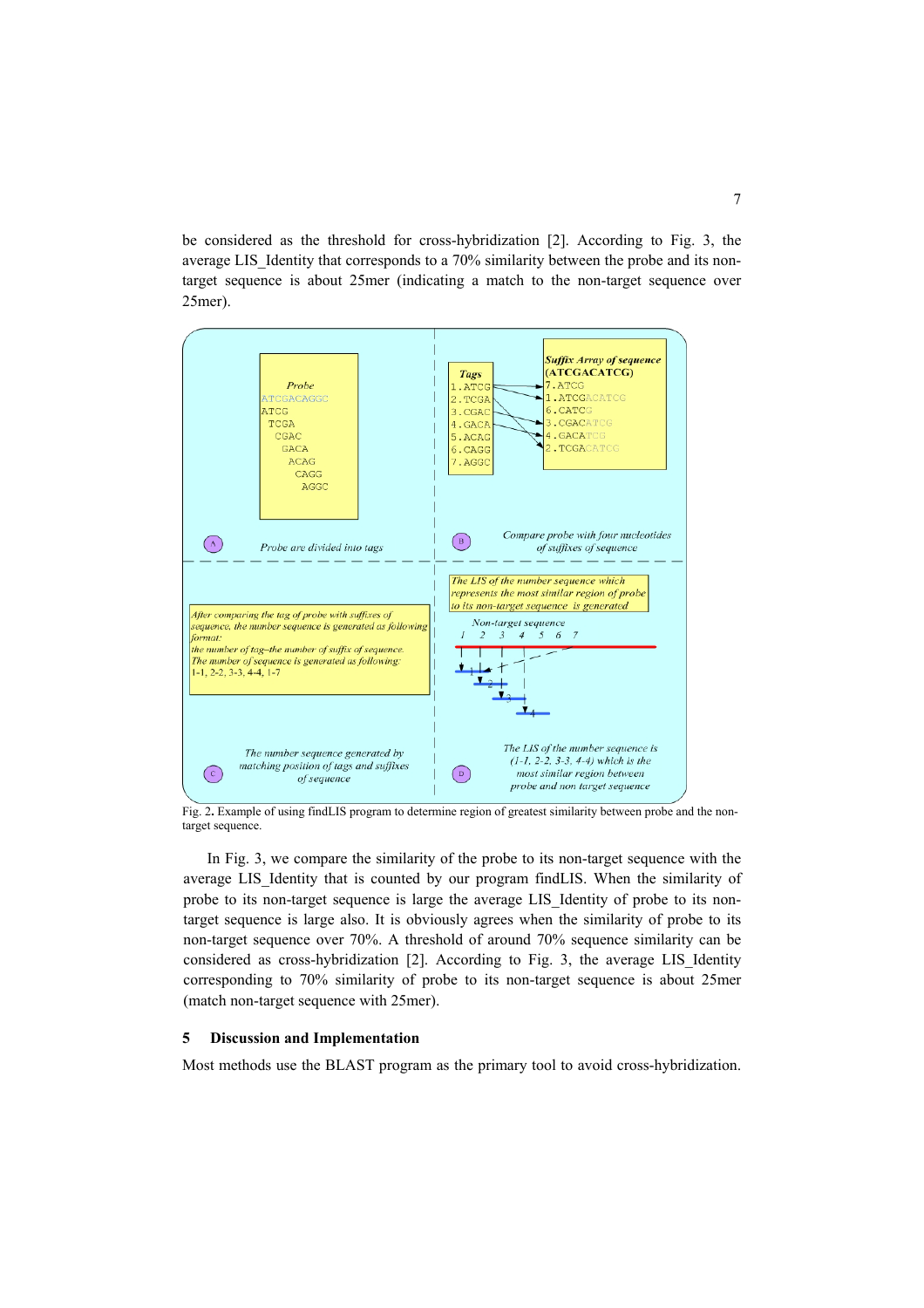They spend much time to calculate the identity of the probe with its non-target sequences. The presented approach first generates the probe candidates in the database and then uses the LIS algorithm to evaluate the identity between the probe and its non-target sequence more efficiently. The database technique and the algorithm can be used to finish the process of designing probes for 100 sequences in three hours. The optimal probes are verified by alignment tool. Because of the efficient algorithm and database technology, the virus probe design can carry out in a web for online using. Although the program findLIS can efficiently calculate the identity of probe with its non-target sequence, in some cases the program findLIS will fail to calculate the identity of probe to its nontarget sequence accurately. Three main factors affect the accuracy of LIS Identity calculation. In the above assessment herein, probes with an LIS\_Identity of four to ten are selected, and most have identities with the non-target sequence of below 70%. However, in some cases, the identity of probe with its non-target sequence is exceeds 70%. The first factor is the uncovered region. The length of the tag is set to four, so the tags failed to cover many regions in the non-target sequence several regions in the nontarget sequence are not covered by the tags. The program findLIS cannot accurately calculate the identity of probes with its non-target sequence.

| Journal | Reference<br>sequence                    | Cross<br>Hybridization<br>detection                     | Accessibility         | Select viral<br>sequence<br>arbitrarily<br>on web | Verificat-<br>ion online | Usage                                              |
|---------|------------------------------------------|---------------------------------------------------------|-----------------------|---------------------------------------------------|--------------------------|----------------------------------------------------|
| [15]    | human<br>cDNA<br>transcript<br>sequences | <b>BLAST</b>                                            | web<br>(OligoDB)      | N <sub>O</sub>                                    | N <sub>O</sub>           | Detect<br>transcription<br>profiling human<br>gene |
| $[4]$   | RefSeq,<br><b>TIGR</b>                   | <b>BLAST</b>                                            | Tool<br>(Oligopicker) | N/A                                               | N/A                      | detect RNA<br>expression                           |
| [16]    | Virus from<br>GenBank                    | BLAST, hash technique                                   | Web<br>(VirOligo)     | N <sub>O</sub>                                    | N <sub>O</sub>           | virus sequences<br>identification                  |
| $[3]$   | mRNA,<br>CDS, exon                       | <b>BLAST</b>                                            | Tool<br>(OligoArray)  | N/A                                               | N/A                      | detect gene<br>expression                          |
| [8]     | TIGR human<br>THC and<br>mouse TC        | unique segment                                          | Tool                  | N/A                                               | N/A                      | detect gene<br>expression                          |
| $[7]$   | virus<br>sequence                        | Suffix tree<br>(preselection)<br>Tm (Optimal Selection) | Tool                  | N/A                                               | N/A                      | virus sequences<br>identification                  |
| $[5]$   | Phage<br>genome                          | suffix array<br>sequence<br>landscape                   | Web                   | N <sub>O</sub>                                    | NO                       | gene expression                                    |
| [6]     | suffix array<br>General<br>(LCF)         |                                                         | tool                  | N/A                                               | N/A                      | gene expression                                    |
| $[17]$  | jump in LCF,<br>General<br>free energy   |                                                         | tool                  | N/A                                               | N/A                      | gene expression                                    |

Table 1. shows the comparison of different tools and methods for oligonucleotide probe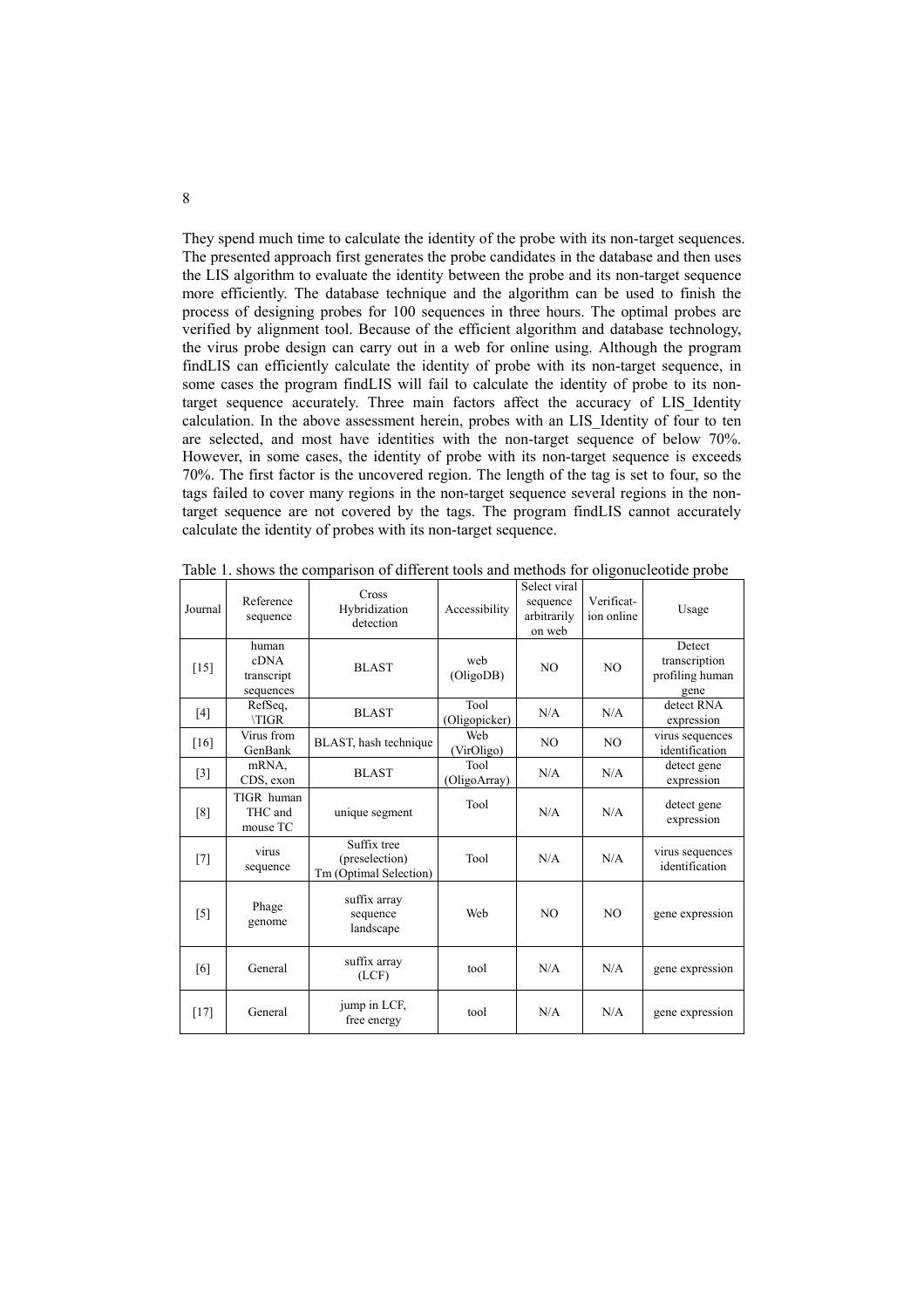| Jur<br>approac | virus<br>sequence<br>from<br>GenBank | selection of minimum<br>similarity calculated by<br>the longest increasing<br>subsequence | Web | YES | YES | virus sequences<br>identification |
|----------------|--------------------------------------|-------------------------------------------------------------------------------------------|-----|-----|-----|-----------------------------------|
|----------------|--------------------------------------|-------------------------------------------------------------------------------------------|-----|-----|-----|-----------------------------------|



<span id="page-8-0"></span>Fig. 3. Correlation between LIS-Identity and similarity

Figure 4 shows the case of failure of calculating identity of probe with its non-target sequence. The actual identity of probe to its non-target sequence is 82% but the LIS Identity calculated by findLIS is 26%. Some matching regions with shorter than four nucleotides are omitted. However, if the length of the tag decreases, the time for calculating the identity of probe to its non-target sequence will increase. The second factor is multi matching positions in non-target sequence of one tag. When one tag matches more than one position in a non-target sequence, one of various sequences of number may be generated by the comparison of the tag with the suffix. In this study, one of the possible paths is randomly selected. If there are many possible paths, the accuracy of calculation of probe with its non-target sequence will be affected. The third factor is the uniqueness of LIS. Unfortunately LIS is not unique in a number sequence. For example, consider a number sequence  $S = (9, 8, 1, 7, 2, 5, 3)$ . The LIS is either  $(1, 2, 3)$ or (1, 2, 5). This maximum LIS\_Identity can be found in one of the possible LIS. This study considers only one of the possibilities.

> ATCTCCACCCGGAGCTTGTTCAT  $|1|X|11111X111X111X1111$ TAGTGGTGGGCTCCAACTAGTA

Fig. 4. Problem of uncovered region. The LIS\_Identity is 6 (26% identity) but the actual identity is 82%.

The uncovered region problem is the major failure in calculating identity of probe with its non-target sequence. Although the three factors will affect the accuracy of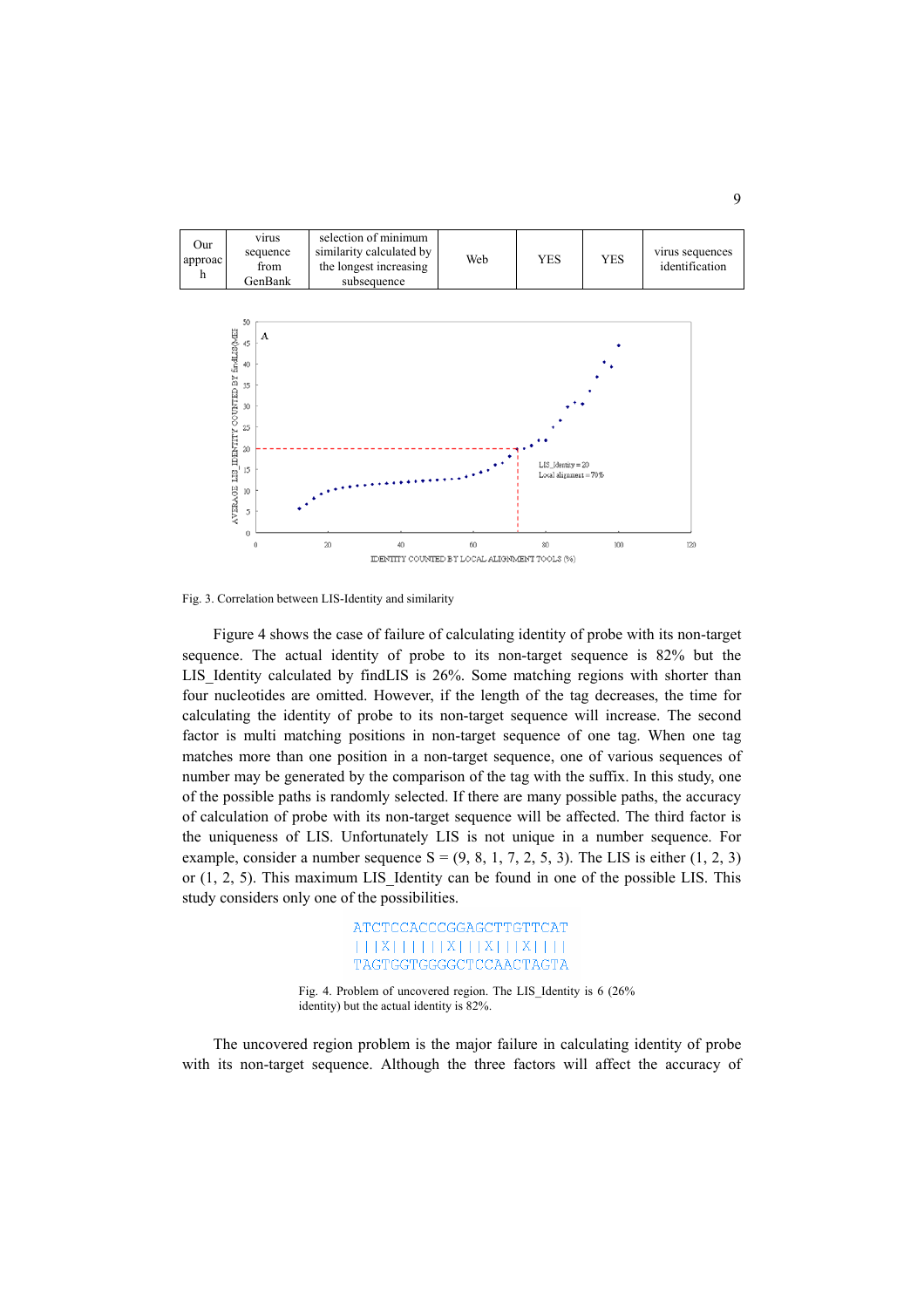calculation of probe to its non-target sequence, the optimal probes can be verified by the two alignment methods. These processes make sure that the specificity of the optimal probes is high. In this assessment, when the LIS\_Identity is set between four and ten, the probability of selecting a cross hybridization probe is 0.0034%. When user select probes with a low LIS Identity  $(4 \text{ to } 15)$ , the probes are specific enough to identify the sequences selected by the user.

#### **References**

- 1. SantaLucia J, Jr. A unified view of polymer, dumbbell, and oligonucleotide DNA nearest-neighbor thermodynamics. *Proc Natl Acad Sci U S A*, 95(4):1460- 1465, 1998.
- 2. Kane MD, Jatkoe TA, Stumpf CR, Lu J, Thomas JD, Madore SJ Assessment of the sensitivity and specificity of oligonucleotide (50mer) microarrays. *Nucleic Acids Res*, 28(22):4552-4557, 2000.
- 3. Rouillard JM, Herbert CJ, Zuker M OligoArray: genome-scale oligonucleotide design for microarrays. *Bioinformatics*, 18(3):486-487, 2002.
- 4. Wang X, Seed B Selection of oligonucleotide probes for protein coding sequences. *Bioinformatics*, 19(7):796-802, 2003.
- 5. Li F, Stormo GD Selection of optimal DNA oligos for gene expression arrays. *Bioinformatics*, 17(11):1067-1076, 2001.
- 6. Rahmann s Rapid large-scale oligonucleotide selection for microarrays. *In proceeedings of the First IEEE Computer Society Bioinformatics Conference(CSB)* 2002.
- 7. Kaderali L, Schliep A Selecting signature oligonucleotides to identify organisms using DNA arrays. *Bioinformatics*, 18(10):1340-1349, 2002.
- 8. Chang PC, Peck K Design and assessment of a fast algorithm for identifying specific probes for human and mouse genes. *Bioinformatics*, 19(11):1311-1317, 2003.
- 9. Buechen-Osmond C, Dallwitz M Towards a universal virus database progress in the ICTVdB. *Arch Virol*, 141(2):392-399, 1996.
- 10. Le Novere N MELTING, computing the melting temperature of nucleic acid duplex. *Bioinformatics*, 17(12):1226-1227, 2001.
- 11. Delcher AL, Kasif S, Fleischmann RD, Peterson J, White O, Salzberg SL Alignment of whole genomes. *Nucleic Acids Res*, 27(11):2369-2376, 1999.
- 12. Zhang H Alignment of BLAST high-scoring segment pairs based on the longest increasing subsequence algorithm. *Bioinformatics*, 19(11):1391-1396, 2003.
- 13. Gusfield D: Algorithms on Strings, Trees and Sequences: Cambridge University Press; 1997.
- 14. Rice P, Longden I, Bleasby A EMBOSS: the European Molecular Biology Open Software Suite. *Trends Genet*, 16(6):276-277, 2000.
- 15. Mrowka R, Schuchhardt J, Gille C Oligodb--interactive design of oligo DNA for transcription profiling of human genes. *Bioinformatics*, 18(12):1686-1687, 2002.